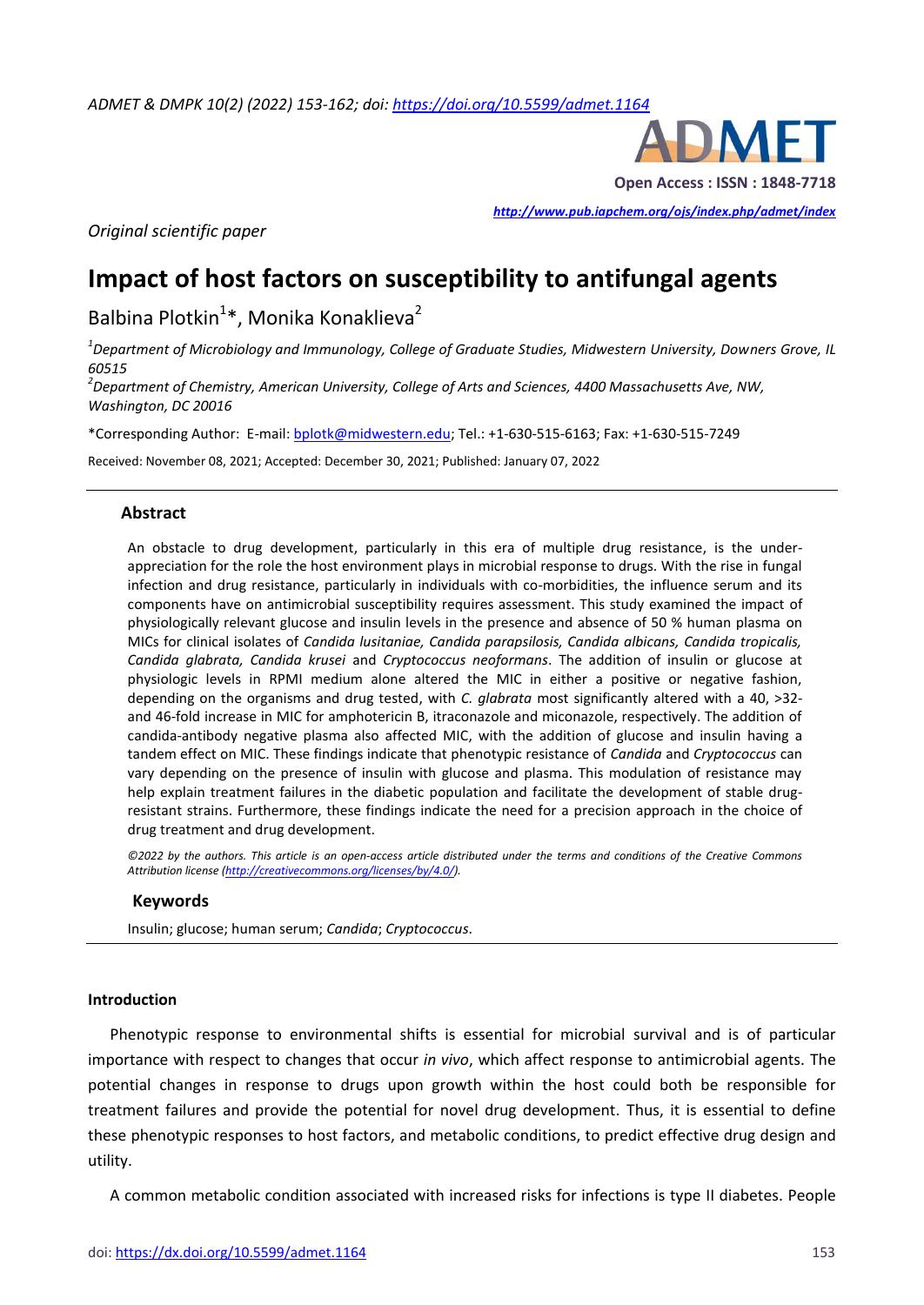with type II diabetes can exhibit hyperglycemia, hyperinsulinemia, and/or combined hyperglycemiahyperinsulinemia, as a result of insulin intolerance [1,2]. A metabolic immunosuppressive condition, type II diabetes, places individuals at increased risk for fungal diseases [3-6]. Thus, during the infectious process, a pathogen can be exposed to elevated levels of insulin and/or glucose as compared to the metabolically normal host.

A critical disconnect regarding predicted sensitivity via *in vitro* testing and efficacy is the lack of congruency with the metabolic disorders most commonly at risk for fungal infections, e.g., type II diabetes, since antimicrobial activity testing is predicated on the host being in a normal metabolic state. Most studies examining serum effects are focused on the impact normal serum/plasma has on antimicrobial activity, or on the effect of high glucose (2 mg/dl) concentrations, which are reported to affect the ability of antifungal agents to bind to their targets [7-9]. To date, studies of glucose-fungal-antifungal agent interactions fail to take into consideration the concomitant presence of insulin with glucose. This becomes important since organisms across the taxonomic kingdoms are reported to produce and/or react to insulin [10-16]. In *Candida albicans*, insulin has been associated with increased expression of virulence-associated morphological transition, from blastospore to hyphal production [17]. The mechanism via which insulin promotes yeast to hyphal transition is by enhancing uptake of proline by *C. albicans*. Conversely, glucose concentrations can affect morphogenic expression [18,19]. In the present study, the effect on *in vitro* antifungal activity in the presence and absence of human plasma by insulin and/or glucose, at levels analogous to those reported in type II diabetes, was determined.

## **Experimental**

## *Fungal species and culture*

*Candida lusitaniae, Candida parapsilosis, Candida albicans, Candida tropicalis, Cryptococcus neoformans, Candida glabrata*, and *Candida krusei* clinical isolates (a generous gift from the lab of Paul Schreckenberger, Loyola University Medical School) were maintained at -70 °C and passed at least twice on Sabouraud dextrose agar (SDA) prior to testing.

## *Drug testing*

Antifungal activity determinations were done using the standard CLSI (NCCLS M27-T) microbroth dilution method with modifications [20,21]. Susceptibility to amphotericin B (Sigma-Aldrich), fluconazole (Pfizer), itraconazole (Janssen Pharmaceuticals), and miconazole (Sigma-Aldrich) was determined using antifungal agents constituted and serially diluted. Microtiter plates containing the serial dilutions of the antifungal agents were made as recommended and stored frozen (-70  $^{\circ}$ C; < 7 days) or refrigerated (itraconazole; < 3 days). Antifungal activity in the presence or absence of normal human plasma (type A, Rh +), was performed using 2X RPMI medium (50 % v/v). Plasma was screened for specific fungal antibodies, as described below, by indirect immunofluorescent microscopy (FITC-Protein A) to detect the presence of yeast-bound antibodies. Minimum lethal concentrations (MLC) were determined by plating 10 µl of all wells showing no growth onto SDA.

To simulate glucose and insulin levels reported for type II diabetes, glucose (285 mg/dl) and/or insulin (200 µU/ml), final concentrations were tested in RPMI with and without 50 % plasma medium. Endogenous glucose levels were determined using a kit according to the manufacturer's instructions (Sigma-Aldrich). The reported mid-range value for normal human insulin levels (18  $\mu$ U/ml) was used as the basis for calculating the amount of insulin to add. Glucose and/or insulin in RPMI medium had no effect (data not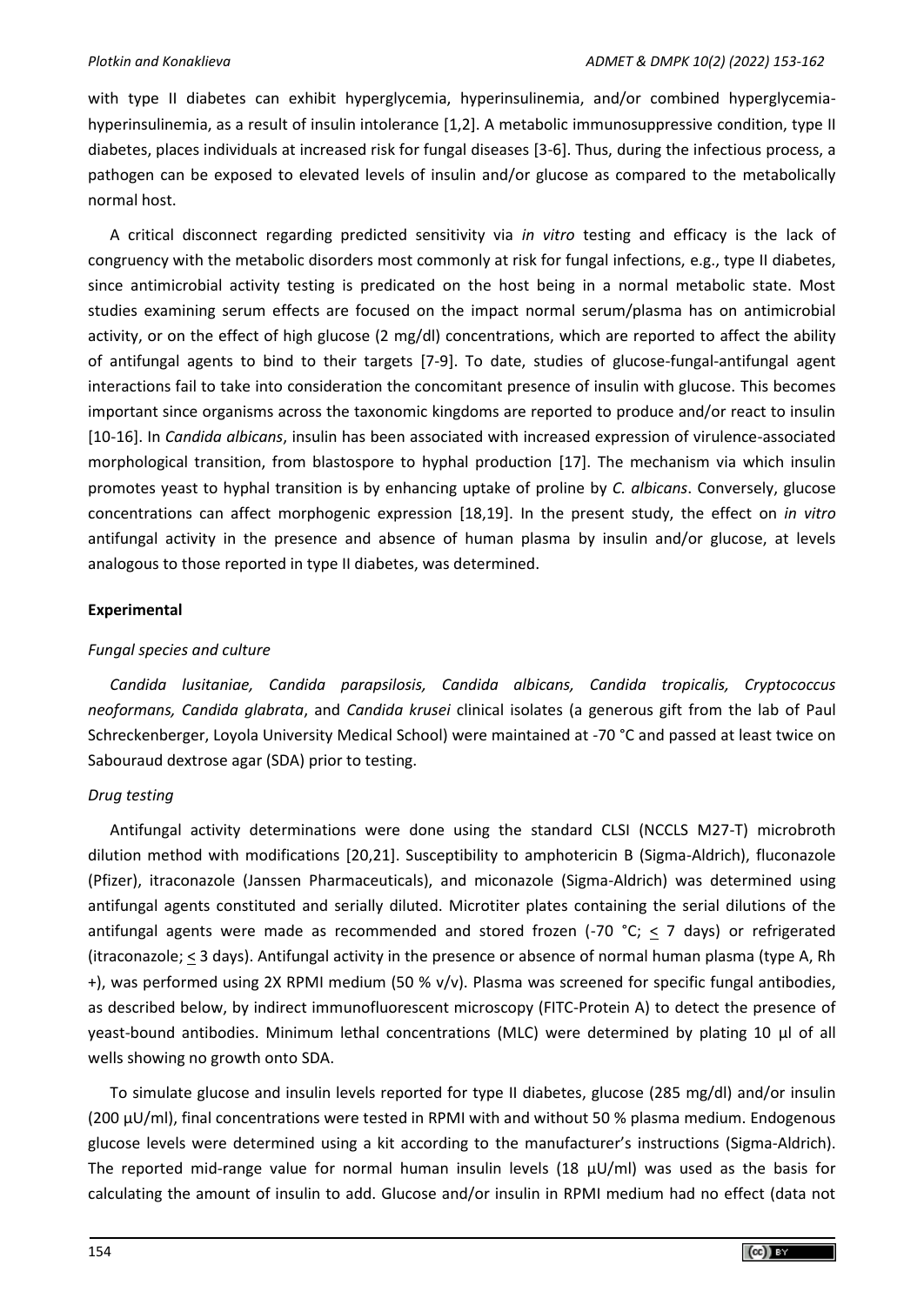shown) on fungal growth kinetics as determined by both turbidimetric measurements (absorbance 560 nm) and a direct microscopic count of yeast and hyphal forms. The growth rates and the relative production of yeast and hyphal forms during growth in RPMI medium with and without glucose and/or insulin were measured to determine if changes in the MIC and MLC of the antifungal agents tested in the presence of glucose and/or insulin could be correlated to alterations in fungal growth. No significant differences in generation time or proportion of yeast and hyphal forms were measured. The differences in the rate of growth between organisms also appear to be unrelated to the alterations in MIC and MLC measured in the presence of glucose and/or insulin and to the relative susceptibility of the organisms. The antifungal agents were not exposed to the media supplements (glucose and insulin) until organisms were added to the agent. Sterility controls and growth controls for all test conditions were run simultaneously with the tests.

To determine antifungal activity in the presence of normal human plasma (type A, Rh +), a modified protocol was developed. Plasma was screened for specific fungal antibodies by indirect immunofluorescent microscopy using FITC-Protein A to detect the presence of bound antibodies. Equal volumes of normal human plasma were added to 2X NCCLS RPMI medium to yield a medium that contained 1X RPMI with 50 % v/v of plasma. For glucose in a medium containing 50 % plasma (plasma medium), glucose and/or insulin were added to ensure equivalent amounts were used for the medium alone. Antifungal agents were prepared, as described above, in this plasma medium. Antifungal activity in the presence and absence of plasma was determined on the same day using the same drug lot and microbial suspension. Minimum inhibitory concentrations (MIC) were determined by visual inspection of the wells at 24, 36 and 72 hrs after initiation of the incubation period. Minimum lethal concentrations (MLC) were determined by plating 10 μl of all wells showing no growth onto Sabouraud dextrose agar (Difco) at 36 hrs post-initiation of the incubation period.

#### **Results and discussion**

#### *Amphotericin B*

The overall effect of insulin and glucose alone or together were drug and fungal species-specific (Table 1). Amphotericin B (AmB) activity was relatively unaffected by insulin and glucose combined with the exception of *C. glabrata* (40-fold greater MIC than RPMI alone; Table 1). For AmB, the presence of plasma with and without glucose and/or insulin decreased the MIC < 4 fold of that measured for medium alone for all organisms, with the exception of *C. glabrata* and *C. neoformans*. For amphotericin B in plasma supplemented with glucose, its MIC increased from four to a maximum of 32-fold for *C. krusei* compared to medium with plasma alone (Table 2). Like with itraconazole, with amphotericin B, there was a difference between the MIC and MLC. The MLC of *C. albicans* was 32-fold higher than the MIC in the presence of plasma without supplements. The plasma effect on the candidal MLC was overcome by the addition of glucose and/or insulin. The MLC was within 2-fold of the amphotericin B MIC for all other isolates. Comparison of medium with plasma to medium alone (Table 3) indicated that the addition of 50 % normal human plasma to medium decreased the MIC of amphotericin B > 16-fold for all isolates, except *C. lusitaniae* and *C. krusei,* which were unaffected.

## *5-Fluorocytosine*

The MIC of 5-fluorocytosine in media supplemented with glucose alone either was unaffected *(C. lusitaniae, C. neoformans,* and *C. krusei*), or decreased (Table 1). The effect of insulin on the MIC in media was also isolate-dependent. Insulin alone had the greatest negative impact on 5-fluorocytosine activity for *C. tropicalis* (~25-fold), with *C. parasilosis* and *C. glabrata* exhibiting a ~6-fold increase in MIC. In general,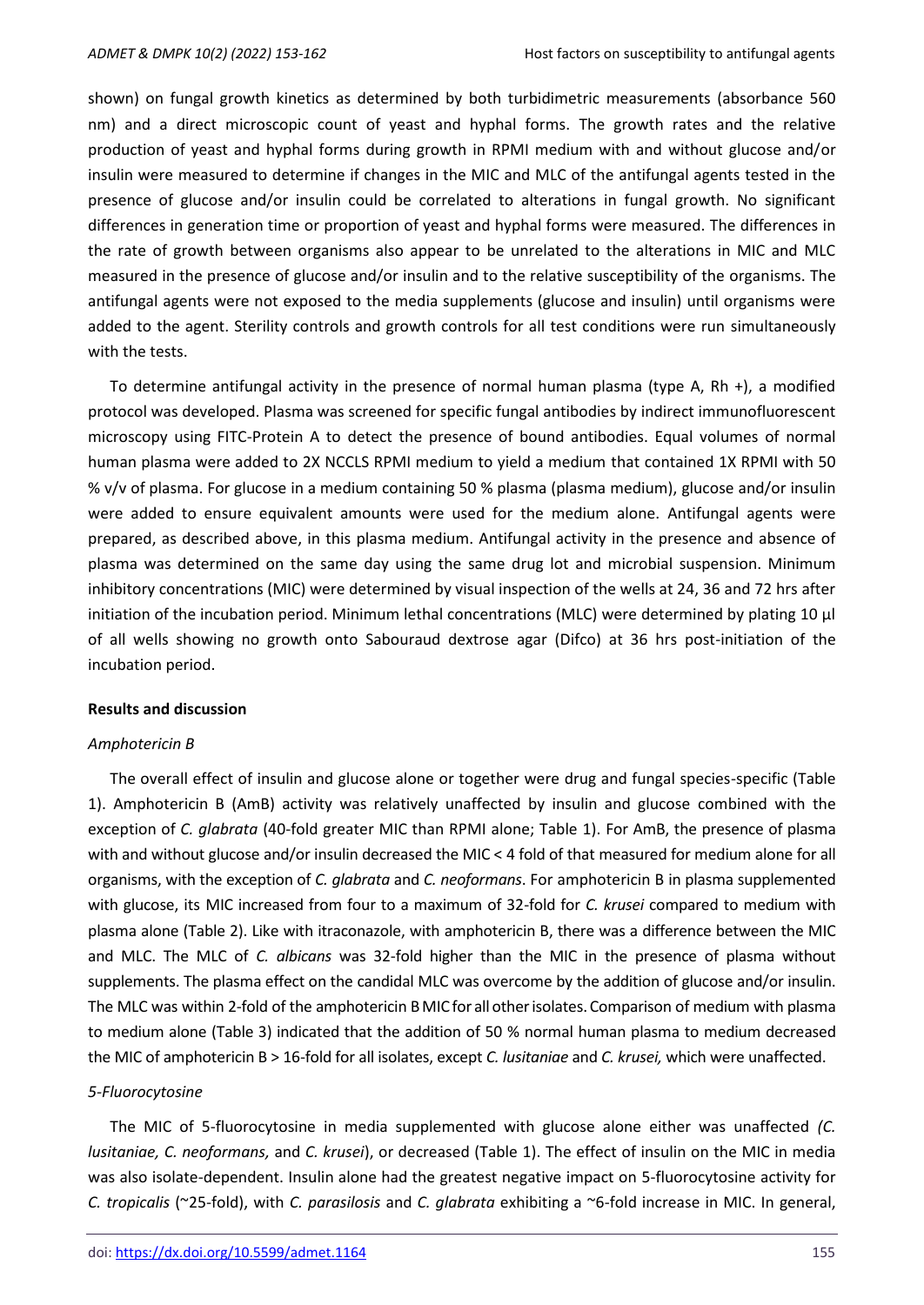the MIC of all isolates in medium supplemented with glucose and insulin was decreased compared to medium alone, although the degree of decrease was isolate-dependent. The presence of plasma (50 % v/v RPMI medium) resulted in an increase in 5-fluorocytosine MIC maximally for *C. parasilosis*, (32-fold) and *C. tropicalis* (16-fold), as compared to RPMI medium alone for all isolates, with the exception of *C. glabrata,* whose MIC was markedly decreased (Table 2). The MLC in media, and in the presence of plasma with or without supplements correlated within two-fold of the MIC, with the exception of *C. glabrata,* which in the presence of plasma was four-fold higher than that measured for media alone. The addition of insulin to both medium alone, and with plasma, resulted in an increase in the MIC to a maximum increase measured for *C. glabrata* when exposed to 5-fluorocytosine (40-fold increase; 25 μg/ml in media with plasma and insulin vs. 0.625 μg/ml media with insulin alone). Comparison of medium with plasma, to medium alone (Table 3), indicated that the addition of 50 % normal human plasma to medium decreased the MIC 25-fold for *C. tropicalis* only (0.25 μg/ml media with 50 % plasma vs. 6.25 μg/ml RPMI medium alone).

# *Fluconazole*

Supplementation of RPMI medium containing plasma with insulin, resulted in a 1024-fold increase in MIC of *C. albicans* to fluconazole with the resultant reclassification from sensitive to resistant. However, addition of glucose to insulin restored the sensitivity of *C. albicans* to fluconazole. The only change in classification with regards to fluconazole was a shift from sensitive to sensitive-dose dependent for *C. lusitaniae* when both glucose and insulin were present. In contrast, the presence of plasma resulted in a shift from resistant to sensitive for *C. neoformans* with respect to fluconazole.

# *Itraconazole*

For itraconazole, the addition of glucose and/or insulin to RPMI medium did not significantly alter the MIC or MLC (< 2-fold of MIC in medium alone) for all organisms with the exception of *C. lusitaniae* and *C. glabrata* (Table 1). The addition of glucose and/or insulin to RPMI medium resulted in a MIC for *C. glabrata* that exceeded the drug solubility level (see Table 1). The effect of glucose on the *C. lusitaniae* response to itraconazole was opposite of its effect when combined with insulin (8-fold higher MIC for glucose alone vs. 8-fold lower MIC for glucose and insulin), indicating that there may be an interactive effect of glucose and insulin. The presence of plasma alone had a modest (< 4-fold) effect on the MIC for all isolates with the exception of *C. glabrata,* where the MIC was decreased nearly 103-fold as compared to that measured for medium alone (Table 2 and 3). The addition of glucose and/or insulin to plasma did not significantly alter the MIC or MLC of itraconazole for all organisms, except for *C. neoformans,* where supplementing plasma with insulin resulted in a 20-fold decrease in the MIC. Interestingly, the MLC for all conditions tested differed < 2-fold from the MIC for all organisms, except for *C. neoformans* (8-fold higher than MIC in plasma supplemented with glucose and insulin) and C*. glabrata* (128-fold higher than MIC in plasma supplemented with glucose). The MLC for *C. neoformans* in RPMI alone was less affected, exhibiting a fivefold decrease in MLC compared to an MLC measured in plasma alone, or plasma supplemented with glucose. This differential effect of the presence of plasma, as compared to medium alone, may explain the treatment failure reported despite laboratory-confirmed sensitivity [22-27].

## *Miconazole*

The combination of glucose and insulin resulted in a significant alteration in the miconazole MIC for all isolates except *C. parapsilosis*. Resistance to miconazole was increased by the presence of insulin and glucose to a maximum of 46-fold and 23-fold over that of RPMI alone for *C. glabrata* and *C. krusei*,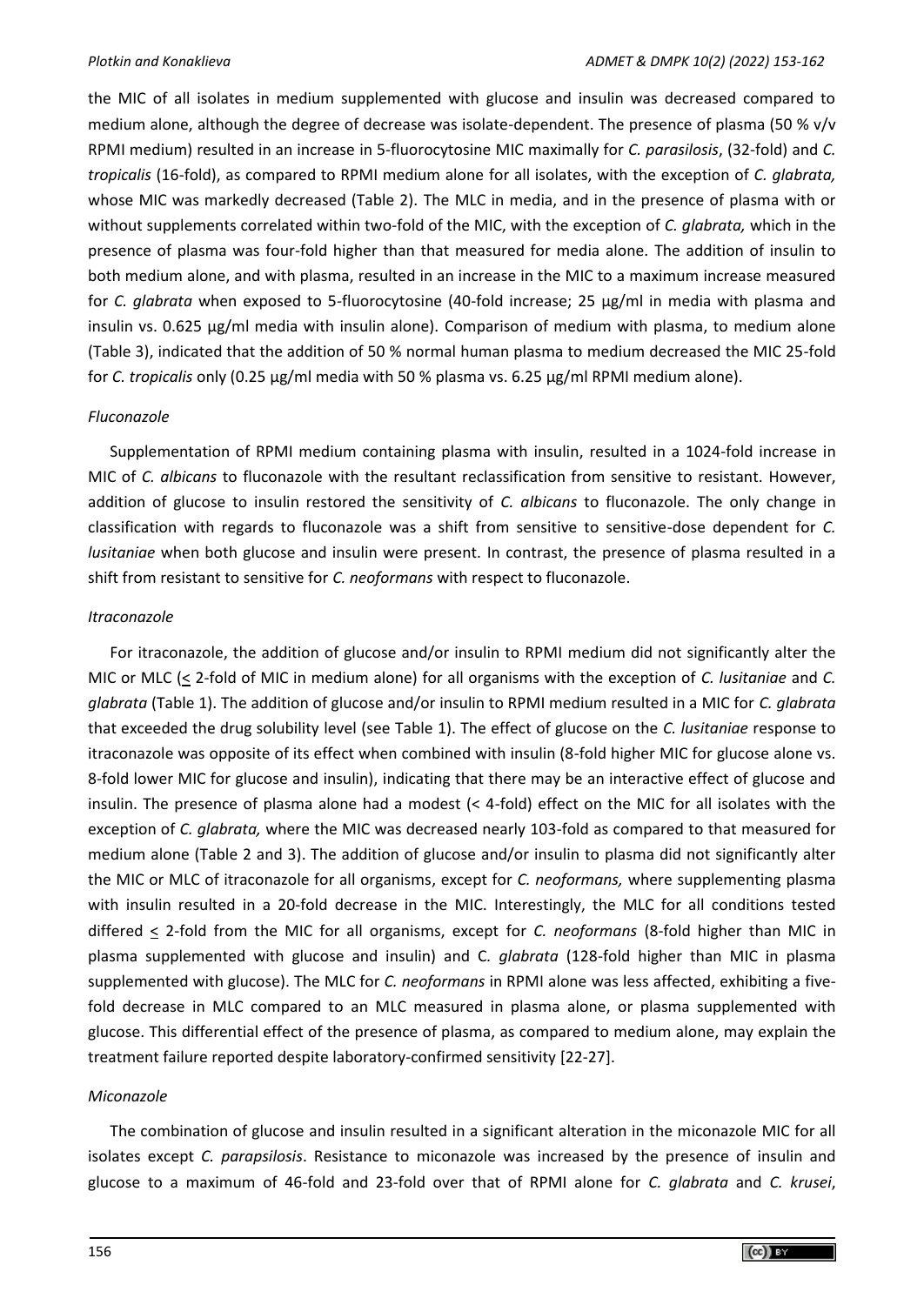respectively (Table 1). The MIC in media supplemented with glucose was decreased from four-fold to a maximum 16-fold measured for *C. albicans* in miconazole. *C. neoformans* was the only organism whose MIC was affected by the presence of insulin. Interestingly, while plasma alone significantly increased drug activity for all drugs tested against *C. glabrata*, the addition of insulin and/or glucose restored this activity to the levels measured for RPMI with plasma alone (Tables 2 and 3). In contrast, the presence of plasma negatively impacted miconazole (*C. lusitaniae*, > 185-fold; *C. tropicalis*, > 23-fold; *C. krusei*, > 92-fold) and with the addition of glucose and insulin, MIC returned to levels within 4-fold that of RPMI with plasma. The addition of glucose to plasma caused either a decrease in the MIC or did not alter the MIC. In all test situations, the MLC correlated with the MIC.

| Organism        | Drug              | RPMI                      | $RPMI + Glucc$ | Ratio<br>RPMI + Gluc<br>RPMI | $RPMI + Insu^0$ | Ratio<br>RPMI + Insu<br>RPMI | RPMI+<br>Glucose &<br>Insulin | Ratio<br>RPMI + Gluc &<br>Insu RPMI |
|-----------------|-------------------|---------------------------|----------------|------------------------------|-----------------|------------------------------|-------------------------------|-------------------------------------|
| C. lusitaniae   | AmB <sup>a</sup>  | $0.039(S)^{b}$            | 0.0195(S)      | 0.5                          | 0.0195(S)       | 0.5                          | 0.078(S)                      | $\overline{2}$                      |
|                 | $5-FCa$           | 0.15625(S)                | 0.15625(S)     | $\mathbf{1}$                 | 0.15625(S)      | $\mathbf{1}$                 | 0.00936(S)                    | 0.0599                              |
|                 | Flucon            | 4.0(S)                    | 8.0(S)         | $\overline{2}$               | 2.0(S)          | 0.5                          | 16.0 (S-DD)                   | $\overline{\mathbf{4}}$             |
|                 | Itra <sup>a</sup> | $0.5$ (S-DD) <sup>b</sup> | 4.0 $(R)^{b}$  | 8                            | $0.5$ (S-DD)    | $\mathbf{1}$                 | 0.0625(S)                     | 0.125                               |
|                 | Micon             | 0.195(S)                  | 0.195(S)       | $\mathbf{1}$                 | 0.195(S)        | $\mathbf 1$                  | 2.2425(S)                     | 11.5                                |
| C. parapsilosis | AmB               | 0.078(S)                  | 0.0195(S)      | 0.25                         | 0.039(S)        | 0.5                          | 0.078(S)                      | $\mathbf 1$                         |
|                 | 5-FC              | $0.78($ S)                | 0.39(S)        | 0.5                          | 4.99 $(l)^{b}$  | 6.4                          | 0.312(S)                      | 0.4                                 |
|                 | Flucon            | 2.0(S)                    | 8.0(S)         | $\overline{4}$               | 2.0(S)          | $\mathbf 1$                  | 8.0(S)                        | 4                                   |
|                 | Itra              | $0.25$ (S-DD)             | $0.25$ (S-DD)  | $\mathbf{1}$                 | $0.25$ (S-DD)   | $\mathbf{1}$                 | $0.25$ (S-DD)                 | $\mathbf 1$                         |
|                 | Micon             | 0.39(S)                   | 0.78(S)        | $\overline{2}$               | 0.39(S)         | $\mathbf 1$                  | 0.546(S)                      | 0.71                                |
| C. albicans     | AmB               | 0.039(S)                  | 0.0195(S)      | 0.5                          | 0.0195(S)       | 0.5                          | 0.039(S)                      | $\mathbf 1$                         |
|                 | 5-FC              | 0.78(S)                   | 0.1 (S)        | 0.1299                       | 0.39(S)         | 0.5                          | 0.078(S)                      | 0.1                                 |
|                 | Flucon            | 0.125(S)                  | 0.125(S)       | $\mathbf{1}$                 | 0.125(S)        | $\mathbf 1$                  | 0.5(S)                        | 4                                   |
|                 | Itra              | 0.03125(S)                | 0.0156(S)      | (2)                          | 0.03125(S)      | $\mathbf 1$                  | 0.0625(S)                     | 2                                   |
|                 | Micon             | 0.39(S)                   | 0.0245(S)      | 0.0629                       | 0.78(S)         | $\overline{2}$               | 0.01757(S)                    | 0.045                               |
| C. tropicalis   | AmB               | 0.039(S)                  | 0.0195(S)      | 0.5                          | 0.039(S)        | $\mathbf 1$                  | 0.156(S)                      | 4                                   |
|                 | 5-FC              | 0.195(S)                  | 0.0975(S)      | 0.5                          | $4.99$ (I)      | 25.6                         | 0.156(S)                      | 0.8                                 |
|                 | Flucon            | $>128.0$ (R)              | $>128.0$ (R)   | >1                           | >128(R)         | >1                           | >128(R)                       | >1                                  |
|                 | Itra              | $>64.0$ (R)               | $>64.0$ (R)    | >1                           | $>64$ (R)       | $>1$                         | >64(R)                        | >1                                  |
|                 | Micon             | 1.56(S)                   | 0.78(S)        | 0.5                          | 1.56(S)         | $\mathbf{1}$                 | 9.048(R)                      | 5.8                                 |
| C. neoformans   | AmB               | 0.039(S)                  | 0.0195(S)      | 0.5                          | 0.039(S)        | $\mathbf 1$                  | 0.039(S)                      | $\mathbf 1$                         |
|                 | 5-FC              | $6.25$ (I) <sup>b</sup>   | 6.25(1)        | $\mathbf{1}$                 | 0.78(S)         | 0.125                        | 0.78(S)                       | 0.125                               |
|                 | Flucon            | 8.0(R)                    | 8.0(R)         | $\mathbf{1}$                 | 8.0(R)          | $\mathbf{1}$                 | 8.0(R)                        | $\mathbf 1$                         |
|                 | Itra              | $0.5$ (S-DD)              | $0.5$ (S-DD)   | $\mathbf{1}$                 | $0.5$ (S-DD)    | $\mathbf{1}$                 | $0.5$ (S-DD)                  | $1\,$                               |
|                 | Micon             | 0.9766(S)                 | 0.1953(S)      | 0.2                          | $0.09766$ (S)   | 0.1                          | 4.492(S)                      | 4.6                                 |
| C. glabrata     | AmB               | 0.078(S)                  | 0.0195(S)      | 0.25                         | 0.039(S)        | 0.5                          | 3.12(R)                       | 40                                  |
|                 | 5-FC              | 8.0(1)                    | 4.0(1)         | 0.5                          | 51.2 $(R)$      | 6.4                          | 1.6(1)                        | 0.2                                 |
|                 | Flucon            | $0.09766$ (S)             | 0.3906(S)      | 4                            | 0.195(S)        | $\overline{2}$               | 0.195(S)                      | $\overline{2}$                      |
|                 | Itra              | 2.0(R)                    | >64(R)         | $>32$                        | $>64$ (R)       | $>32$                        | >64(R)                        | $>32$                               |
|                 | Micon             | 0.39(S)                   | 0.78(S)        | $\overline{2}$               | 0.39            | $\mathbf{1}$                 | 17.94 (R)                     | 46                                  |
| C. krusei       | AmB               | 0.078(S)                  | 0.039(S)       | 0.5                          | 0.078(S)        | $\mathbf 1$                  | 0.078(S)                      | $1\,$                               |
|                 | $5-FC$            | 12.5(l)                   | 12.5(l)        | $\mathbf{1}$                 | 12.5(l)         | $\mathbf{1}$                 | 5.0(1)                        | 0.4                                 |
|                 | Flucon            | 64.0(R)                   | 64.0(R)        | $\mathbf{1}$                 | 64.0 (R)        | $\mathbf 1$                  | 64.0(R)                       | $\mathbf 1$                         |
|                 | Itra              | 1.0(R)                    | 1.0(R)         | $\mathbf{1}$                 | 1.0(R)          | $\mathbf 1$                  | 1.0(R)                        | $1\,$                               |
|                 | Micon             | 0.39(S)                   | 0.78(S)        | $\overline{2}$               | 1.56(S)         | 4                            | 8.97(R)                       | 23                                  |

Table 1. Effect of insulin and glucose on fungal MIC (µg/ml)

<sup>a</sup>amphotericin B (AmB), flucytosine (5-FC) fluconazole (Flucon), itraconazole (Itra) , and miconazole (Micon)

<sup>b</sup>S=sensitive; R=resistant; I=intermediate resistance; S-DD= sensitive based on reported disc diffusion concentration <sup>c</sup>Gluc=glucose; <sup>d</sup>Insu=insulin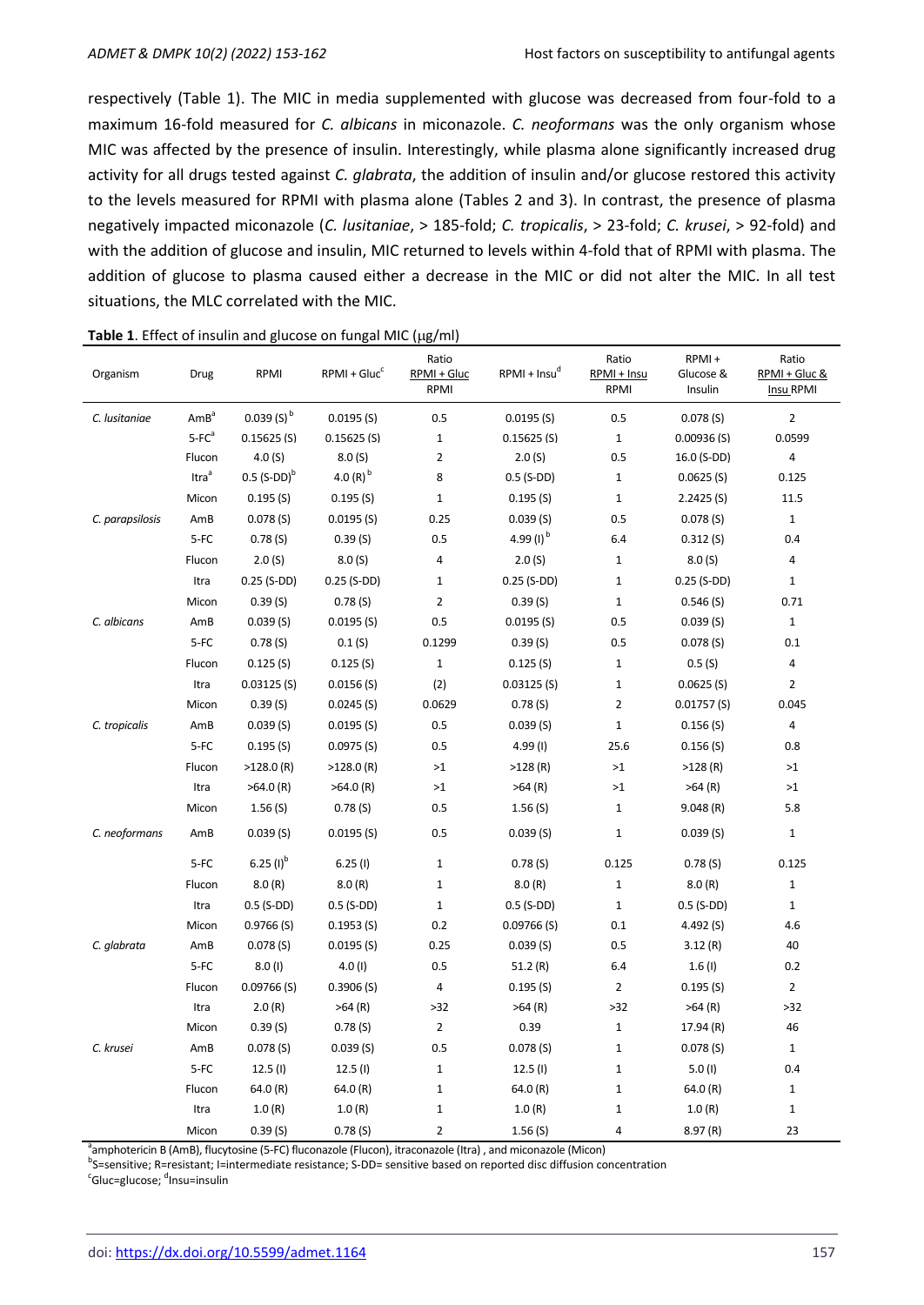#### Table 2. Effect of insulin and glucose in RPMI medium with human plasma (50 % v/v; RPMI-P) on the MIC (µg/ml)

| Organism        | Drug              | RPMI-P <sup>c</sup>   | Ratio<br>RPMI-P<br>RPMI | RPMI-P&<br>Glu <sup>d</sup> | Ratio<br>RPMI-P&<br>Gluc<br>RPMI-P | RPMI-P&<br>Insue           | Ratio<br>RPMI-P & Insu<br>RPMI-P | RPMI-P, Gluc<br>& Insu     | Ratio<br>RPMI-P, Gluc<br>& Insu RPMI-P |
|-----------------|-------------------|-----------------------|-------------------------|-----------------------------|------------------------------------|----------------------------|----------------------------------|----------------------------|----------------------------------------|
| C. lusitaniae   | AmB <sup>a</sup>  | $0.078(S)^{b}$        | $\overline{2}$          | $9.75 \times 10^{-3}$ (S)   | 0.25                               | $0.0195($ S)               | 0.25                             | 0.0195(S)                  | 0.25                                   |
|                 | $5-FCa$           | 0.78(S)               | 5                       | 0.78(S)                     | $\mathbf{1}$                       | 0.78(S)                    | $\mathbf{1}$                     | 0.78(S)                    | $\mathbf{1}$                           |
|                 | Fluco             | 1.0(S)                | 0.25                    | 1.0(S)                      | $\mathbf{1}$                       | 4.0(S)                     | 4                                | 4.0 $(S)$                  | $\mathbf{1}$                           |
|                 | Itra <sup>a</sup> | $2.0(R)^{b}$          | $\overline{a}$          | 2.0(R)                      | $\mathbf{1}$                       | 2.0(R)                     | $\mathbf{1}$                     | 2.0(R)                     | $\mathbf{1}$                           |
|                 | Micon             | $>36.075$ (R)         | >185                    | $>36.075$ (R)               | $\geq1$                            | 0.3608(S)                  | 0.01                             | >36.08(R)                  | $\geq$ 1                               |
| C. parapsilosis | AmB               | 0.0195(S)             | 0.25                    | 0.078(S)                    | 4                                  | 0.039(S)                   | $\overline{2}$                   | 0.0195(S)                  | $\mathbf{1}$                           |
|                 | $5-FC$            | 24.96 $(1)^{b}$       | 32                      | 24.96 (I)                   | $\mathbf{1}$                       | 24.96 (I)                  | $\mathbf{1}$                     | 24.96 (I)                  | $\mathbf{1}$                           |
|                 | Fluco             | 1.0(S)                | 0.5                     | 0.5(S)                      | 0.5                                | 8.0(S)                     | 8                                | 0.5(S)                     | 0.5                                    |
|                 | Itra              | 0.125(S)              | 0.5                     | 0.125(S)                    | $\mathbf{1}$                       | 0.125(S)                   | $\mathbf{1}$                     | $0.5$ (S-DD)               | $\overline{2}$                         |
|                 | Micon             | $>39.88$ (R)          | >92                     | $>39.88$ (R)                | $\mathbf{1}$                       | $>39.88$ (R)               | $\geq1$                          | $>39.88$ (R)               | $\geq1$                                |
| C. albicans     | AmB               | 0.00975(S)            | 0.25                    | 0.0195(S)                   | $\overline{2}$                     | $0.0195($ S)               | $\overline{2}$                   | 0.0195(S)                  | $\overline{2}$                         |
|                 | $5-FC$            | 3.12(S)               | $\overline{4}$          | 3.12(S)                     | $\mathbf{1}$                       | 3.12(S)                    | $1\,$                            | 3.12(S)                    | $\mathbf{1}$                           |
|                 | Fluco             | 0.075(S)              | 0.5                     | 0.075(S)                    | $\mathbf{1}$                       | $>6.8$ (S-R)               | 1024                             | 0.3(S)                     | 4                                      |
|                 | Itra              | 0.03125(5)            | $\mathbf{1}$            | 0.03125(S)                  | $\mathbf 1$                        | 0.03125(S)                 | $\mathbf 1$                      | $0.03125($ S)              | 1                                      |
|                 | Micon             | 0.39(S)               | $\mathbf{1}$            | 0.065(S)                    | 0.166                              | 0.0325(S)                  | 0.083                            | 0.78(S)                    | $\overline{2}$                         |
| C. tropicalis   | AmB               | 0.0195(S)             | 0.5                     | 0.0195(S)                   | $\mathbf{1}$                       | 0.0195(S)                  | $\mathbf{1}$                     | 0.0195(S)                  | $\mathbf{1}$                           |
|                 | $5-FC$            | 3.12(S)               | 16                      | 3.12(S)                     | $\mathbf{1}$                       | 3.12(S)                    | $\mathbf{1}$                     | 3.12(S)                    | $\mathbf{1}$                           |
|                 | Fluco             | $>128$ (R)            | >1                      | >128(R)                     | $\mathbf{1}$                       | $>128.0$ (R)               | >1                               | $>128.0$ (R)               | $\mathbf{1}$                           |
|                 | Itra              | $>64$ (R)             | $\mathbf{1}$            | $>64$ (R)                   | $\mathbf{1}$                       | $>64.0$ (R)                | $\mathbf 1$                      | $>64.0$ (R)                | $\mathbf{1}$                           |
|                 | Micon             | $>35.88$ (R)          | $>23$                   | $>35.88$ (R)                | $\mathbf{1}$                       | $>35.88$ (R)               | $\geq1$                          | $>35.88$ (R)               | $\geq 1$                               |
| C. neoformans   | AmB               | $0.00488($ S)         | 0.125                   | $0.00975($ S)               | $\overline{2}$                     | $0.00975$ (S)              | $\mathbf{1}$                     | $0.00975($ S)              | $\overline{2}$                         |
|                 | $5-FC$            | 25.0 (I-R)            | 4                       | 12.5(l)                     | 0.5                                | 12.5(l)                    | 0.5                              | 12.5(l)                    | 0.5                                    |
|                 | Fluco             | 1.0(S)                | 0.125                   | 0.25(S)                     | 0.25                               | 1.0(S)                     | $\mathbf 1$                      | 2.0(S)                     | $\overline{2}$                         |
|                 | Itra              | $0.25$ (S-            | 0.5                     | $0.25$ (S-DD)               | $\mathbf{1}$                       | $0.0125($ S)               | 0.05                             | $0.25$ (S-DD)              | $\mathbf{1}$                           |
|                 | Micon             | 1.953(S)              | $\overline{2}$          | 0.3906(S)                   | 0.2                                | 0.078(S)                   | 0.04                             | 7.812(R)                   | 4                                      |
| C. glabrata     | AmB               | $3.71x10^{-5}$<br>(S) | $4.76x10^{-4}$          | $3.7 \times 10^{-5}$ (S)    | $\mathbf{1}$                       | $3.71x10^{-5}(S)$          | $\mathbf{1}$                     | $3.71x10^{-5}$ (S)         | $\mathbf{1}$                           |
|                 | $5-FC$            | 0.0615(S)             | $7.69x10^{-3}$          | $<0.0615$ (S)               | $\leq 1$                           | $<0.0615$ (S)              | $\leq1$                          | 0.246(S)                   | 4                                      |
|                 | Fluco             | < 2.4x10              | $< 2.4x10^{-4}$         | $< 2.4 \times 10^{-5}$ (S)  | ${<}1$                             | $< 2.4 \times 10^{-5}$ (S) | $\mathbf{1}$                     | $< 2.4 \times 10^{-5}$ (S) | $\leq1$                                |
|                 | Itra              | $0.0194($ S)          | $9.7x10^{-3}$           | 0.0194(S)                   | $\mathbf{1}$                       | $0.0194($ S)               | $\mathbf{1}$                     | 0.0194(S)                  | $\mathbf{1}$                           |
|                 | Micon             | $1.08x10^{-3}$        | $2.8x10^{-3}$           | 5.41 x $10^{-4}$ (S)        | 0.5                                | 0.0964(S)                  | 89                               | 0.001083(S)                | $\mathbf{1}$                           |
| C. krusei       | AmB               | 0.156(S)              | $\overline{2}$          | 0.624(S)                    | 4                                  | 0.156(S)                   | 1                                | 0.156(S)                   | $\mathbf{1}$                           |
|                 | $5-FC$            | $>25.0$ (I-R)         | $>2$                    | $>25.0$ (I-R)               | $\mathbf{1}$                       | $>25.0$ (I-R)              | $\geq\!\!1$                      | $>25.0$ (I-R)              | $\geq1$                                |
|                 | Fluco             | 64.0 (R)              | $\mathbf{1}$            | 64.0(R)                     | $\mathbf{1}$                       | 64.0(R)                    | $\mathbf 1$                      | 64.0 (R)                   | $\mathbf{1}$                           |
|                 | Itra              | 4.0(R)                | 4                       | 4.0 $(R)$                   | $\mathbf{1}$                       | 4.0(R)                     | $\mathbf{1}$                     | 4.0(R)                     | $\mathbf{1}$                           |
|                 | Micon             | 35.88 (R)             | >92                     | 8.97 (R)                    | 0.25                               | 574.08 (R)                 | $16\,$                           | $>35.88$ (R)               | $\geq1$                                |

<sup>a</sup>amphotericin B (AmB), flucytosine (5-FC) fluconazole (Flucon), itraconazole (Itra), and miconazole (Micon)

b S=sensitive; R=resistant; I=intermediate resistance; S-DD= sensitive based on reported disc diffusion concentration

<sup>c</sup>P=plasma

<sup>d</sup>Gluc=glucose

e Insu=insulin

Thus, the addition of plasma to the medium resulted in an overall decrease in the concentration of miconazole, itraconazole, 5-fluorocytosine, and amphotericin B needed to inhibit the growth of *C. glabrata* (Table 3). In contrast, plasma overall caused an increase in the concentration of miconazole, itraconazole, 5-fluorocytosine, and amphotericin B needed to inhibit the growth of *C. lusitaniae, C. tropicalis* and *C. krusei*. The presence of the medium supplements insulin and/or glucose does not affect fungal MIC or MLC in a predictable manner regarding specific antifungal agents or organisms tested. The growth rate and relative production of yeast and/or hyphal forms in medium with and without glucose and/or insulin do not appear to be related to changes in the organism's MIC or MLC.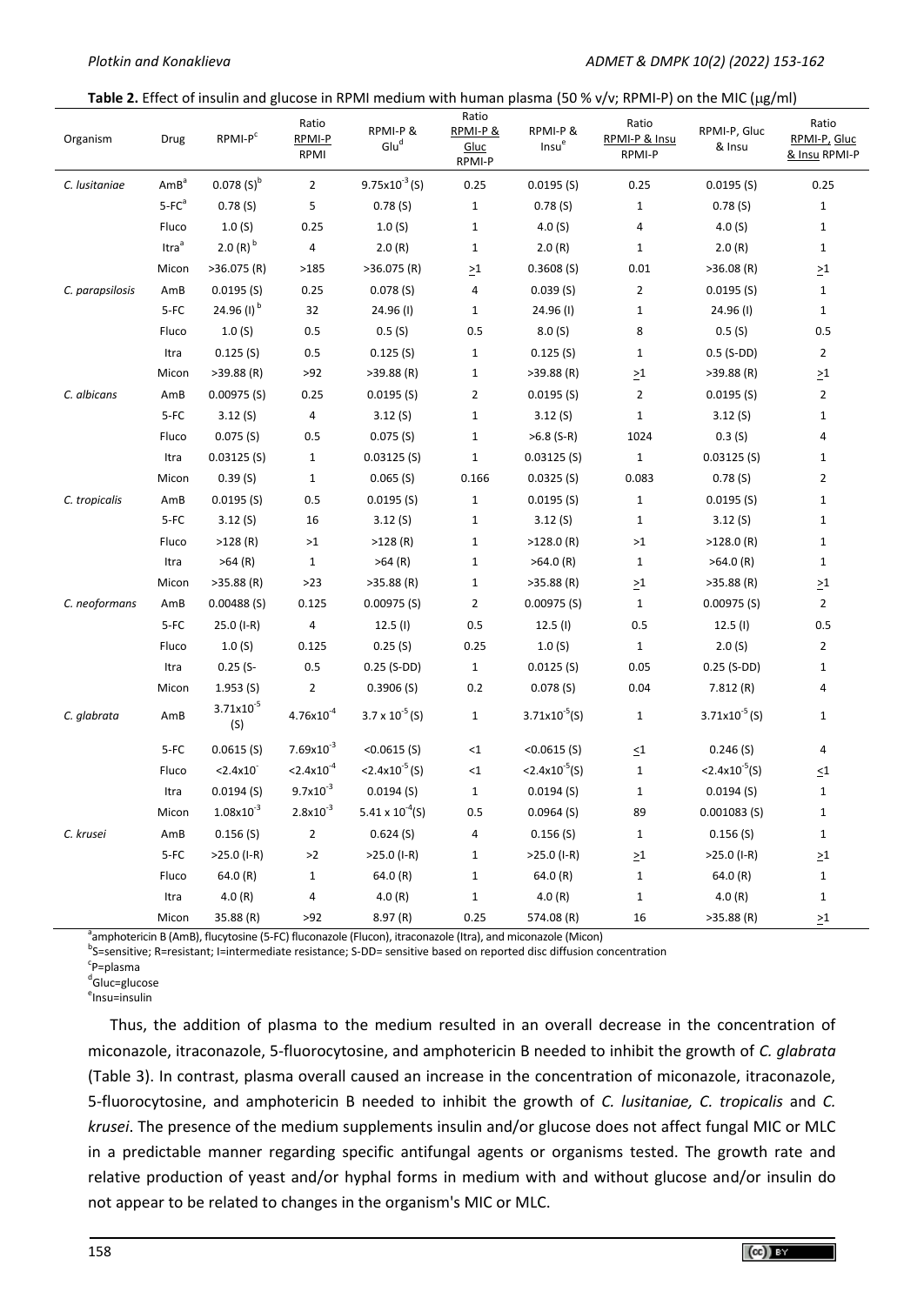**Table 3**. Ratio of effects of insulin and glucose on antifungal activity of amphotericin B, flucytosine, fluconazole, itraconazole, and miconazole in the presence of RPMI with 50 % human plasma to homologous RPMI medium alone

| Organism        | RPMI-Plasma<br>Drug |                        | Ratio<br>RPMI-P <sup>c</sup> & Gluc <sup>d</sup><br>RPMI-Gluc | Ratio<br>RPMI-P & Insu <sup>e</sup><br>RPMI-Insu | Ratio<br>RPMI-P, Gluc & Insu<br>RPMI-Gluc & Insu |  |
|-----------------|---------------------|------------------------|---------------------------------------------------------------|--------------------------------------------------|--------------------------------------------------|--|
| C. lusitaniae   | AmB                 | $2.0\,$                | 0.5                                                           | $1.0\,$                                          | 0.25                                             |  |
|                 | 5-FC                | $5.0\,$                | 5.0                                                           | $5.0\,$                                          | 83.3                                             |  |
|                 | Flucon              | 0.25                   | 0.125                                                         | 2.0                                              | 0.25                                             |  |
|                 | Itra                | 4.0                    | 0.5                                                           | 4.0                                              | 32.0                                             |  |
|                 | Micon               | >185.0                 | >185.0                                                        | 1.85                                             | 16.1                                             |  |
| C. parapsilosis | AmB                 | 0.25                   | 4.0                                                           | $1.0\,$                                          | 0.25                                             |  |
|                 | 5-FC                | 32.0                   | 64.0                                                          | 5.0                                              | 80.0                                             |  |
|                 | Flucon              | 0.5                    | 0.0625                                                        | 4.0                                              | 0.0625                                           |  |
|                 | Itra                | $0.5\,$                | 0.48                                                          | 0.5                                              | $2.0\,$                                          |  |
|                 | Micon               | >92.0                  | >51.13                                                        | >102.3                                           | >73                                              |  |
| C. albicans     | AmB                 | 0.25                   | $1.0$                                                         | $1.0\,$                                          | 0.5                                              |  |
|                 | 5-FC                | $4.0\,$                | 31.2                                                          | 8.0                                              | 40                                               |  |
|                 | Flucon              | 0.5                    | 0.6                                                           | 54.4                                             | 0.6                                              |  |
|                 | Itra                | $1.0\,$                | 2.0                                                           | $1.0\,$                                          | 0.5                                              |  |
|                 | Micon               | $1.0\,$                | 2.65                                                          | 0.042                                            | 44.4                                             |  |
| C. tropicalis   | AmB                 | 0.5                    | $1.0$                                                         | 0.5                                              | 0.125                                            |  |
|                 | $5-FC$              | 16.0                   | 32.0                                                          | 0.625                                            | 20.0                                             |  |
|                 | Flucon              | >1.0                   | $1.0$                                                         | $1.0\,$                                          | $1.0\,$                                          |  |
|                 | Itra                | $1.0\,$                | $1.0$                                                         | $1.0$                                            | $1.0\,$                                          |  |
|                 | Micon               | >23.0                  | 46.0                                                          | 23.0                                             | 3.97                                             |  |
| C. neoformans   | AmB                 | 0.125                  | 0.5                                                           | 0.25                                             | 0.25                                             |  |
|                 | $5-FC$              | 4.0                    | 2.0                                                           | 16.0                                             | 16.0                                             |  |
|                 | Flucon              | 0.125                  | 0.03                                                          | 0.125                                            | 0.25                                             |  |
|                 | Itra                | 0.5                    | 0.5                                                           | 0.025                                            | 0.5                                              |  |
|                 | Micon               | 2.0                    | 2.0                                                           | 0.7987                                           | 1.74                                             |  |
| C. glabrata     | AmB                 | $4.76x10^{-4}$         | $1.897x10^{-3}$                                               | $9.5x10^{-4}$                                    | $1.2 \times 10^{-5}$                             |  |
|                 | 5-FC                | $7.69x10^{-3}$         | $1.5x10^{-2}$                                                 | $1.2x10^{-3}$                                    | $1.54x10^{-1}$                                   |  |
|                 | Flucon              | $< 2.4 \times 10^{-4}$ | $6.1x10^{-5}$                                                 | 1.23x10-4                                        | $1.23 \times 10^{-4}$                            |  |
|                 | Itra                | $9.7x10^{-3}$          | $3x10^{-4}$                                                   | $3x10^{-4}$                                      | $3x10^{-4}$                                      |  |
|                 | Micon               | $2.8x10^{-3}$          | $6.9x10^{-4}$                                                 | $2.47x10^{-1}$                                   | $6.0x10^{-5}$                                    |  |
| C. krusei       | AmB                 | $2.0\,$                | 16.0                                                          | $2.0\,$                                          | $2.0\,$                                          |  |
|                 | $5-FC$              | >2.0                   | 2.0                                                           | 2.0                                              | 5.0                                              |  |
|                 | Flucon              | $1.0\,$                | $1.0$                                                         | $1.0$                                            | 1.0                                              |  |
|                 | Itra                | 4.0                    | 4.0                                                           | 4.0                                              | $4.0$                                            |  |
|                 | Micon               | >92.0                  | 11.5                                                          | 368.0                                            | 4.0                                              |  |

<sup>a</sup>amphotericin B (AmB), flucytosine (5-FC) fluconazole (Flucon), itraconazole (Itra), and miconazole (Micon)

<sup>b</sup>S=sensitive; R=resistant; I=intermediate resistance; S-DD= sensitive based on reported disc diffusion concentration <sup>c</sup>P=plasma; <sup>d</sup>Gluc=glucose; <sup>e</sup>Insu=insulin

#### **Conclusions**

The testing of fungal susceptibility in the presence of plasma with and without the supplements glucose and/or insulin to simulate type II diabetes appears warranted in light of their sometimes adverse effect on the MIC of the antifungal agents. These results taken together indicate that alterations in the levels of serum components associated with type II diabetes, and simulated herein, cause an alteration in the *in*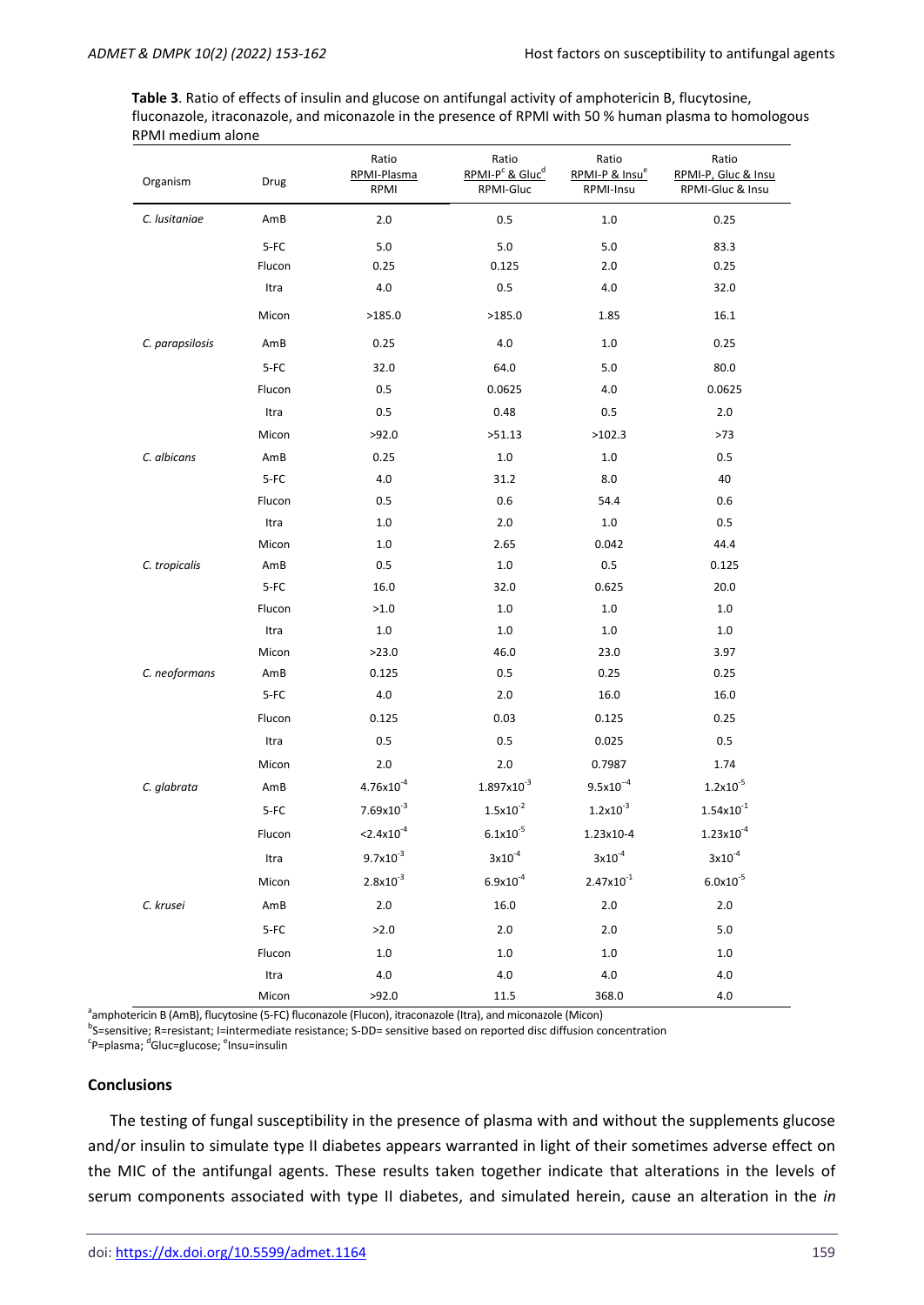*vitro* activity of certain antifungal agents that is also dependent on the presence of plasma. Since treatment failure in candidal infections has been an issue and is increasing, it is likely that a portion of treatment efficacy failure is due to phenotypic resistance [28,29]. While multiple *in vitro* studies show that glucose induces phenotypic resistance, the organism is always exposed to glucose in the presence of insulin *in vivo* [27,30,31]. Most commonly, these studies focused on the effect glucose has on end-point determinations for amphotericin B, fluconazole and itraconazole [32]. This study demonstrated that testing of individual serum components, e.g., insulin and glucose *in vitro* showed that not only does insulin or glucose affect susceptibility in a manner that was species and drug-specific, but that the interaction of the two components can negate the effect, either positive or negative, of the other additive. This impact of insulin and glucose is further compounded by testing in the presence of human plasma vs. RPMI medium alone. These unpredictable phenotypic changes in susceptibility to antifungal agents were demonstrated for amphotericin B and *C. glabrata*, which were sensitive to the drug in medium alone or supplemented with either glucose or insulin. However, when combined, the MIC was > 40-fold higher than medium alone or with either glucose or insulin. This effect was eliminated with the addition of anti-candidal antibodynegative plasma. In summary, these findings present evidence that a precision approach is needed for the determination of fungal drug susceptibility, particularly for individuals with type II diabetes.

**Acknowledgements***: The authors thank the Midwestern University Office of Research and Sponsored Programs and the Midwestern College of Graduate Studies for their support of this work.*

**Conflict of interest***: The authors declare that no conflict of interest exists.*

# **References**

- [1] A.M. Willis, W.A. Coulter, C.R. Fulton, J.R. Hayes, P.M. Bell, P.-J. Lamey. Oral candidal carriage and infection in insulin-treated diabetic patients. *Diabetic Medicine* **16** (1999) 675-679. [https://doi.org/-](https://doi.org/10.1046/j.1464-5491.1999.00134.x) [10.1046/j.1464-5491.1999.00134.x.](https://doi.org/10.1046/j.1464-5491.1999.00134.x)
- [2] H.M. Calvet, T.T. Yoshikawa. Infections in diabetes. *Infectious Disease Clinics of North America* **15**  (2001) 407-421. [https://doi.org/10.1016/s0891-5520\(05\)70153-7.](https://doi.org/10.1016/s0891-5520(05)70153-7)
- [3] M.A. de Resende, L.V.N.F. de Sousa, R.C.B.W. de Oliveira, C.Y. Koga-Ito, J.P. Lyon. Prevalence and Antifungal Susceptibility of Yeasts Obtained from the Oral Cavity of Elderly Individuals. *Mycopathologia* **162** (2006) 39-44. .<https://doi.org/10.1007/s11046-006-0029-6>
- [4] R.H.P. Goncalves, E.T. Miranda, J.E. Zaia, M. Giannini. Species diversity of yeast in oral colonization of insulin-treated diabetes mellitus patients. *Mycopathologia* **162** (2006) 83-89. [https://doi.org/10.-](https://doi.org/10.1007/s11046-006-0038-5) [1007/s11046-006-0038-5.](https://doi.org/10.1007/s11046-006-0038-5)
- [5] M.F. Gonzalez-Lara, L. Ostrosky-Zeichner. Invasive Candidiasis. *Seminars in Respiratory and Critical Care Medicine* **41** (2020) 3-12. [https://doi.org/10.1055/s-0040-1701215.](https://doi.org/10.1055/s-0040-1701215)
- [6] O. Leroy, J.P. Gangneux, P. Montravers, J.P. Mira, F. Gouin, J.P. Sollet, J. Carlet, J. Reynes, M. Rosenheim, B. Regnier, O. Lortholary, G. AmarCand Study Group. Epidemiology, management, and risk factors for death of invasive Candida infections in critical care: A multicenter, prospective, observational study in France (2005-2006). *Critical Care Medicine* **37** (2009) 1612-1618. [https://doi.org/10.1097/ccm.0b013e31819efac0.](https://doi.org/10.1097/ccm.0b013e31819efac0)
- [7] T.S. Ng, M.N.M. Desa, D. Sandai, P.P. Chong, L.T.L. Than. Growth, biofilm formation, antifungal susceptibility and oxidative stress resistance of Candida glabrata are affected by different glucose concentrations. *Infection, Genetics and Evolution* **40** (2016) 331-338. [https://doi.org/10.1016/j.](https://doi.org/10.1016/j.meegid.2015.09.004) [meegid.2015.09.004.](https://doi.org/10.1016/j.meegid.2015.09.004)
- [8] M.H. Nguyen, C.J. Clancy, V.L. Yu, Y.C. Yu, A.J. Morris, D.R. Snydman, D.A. Sutton, M.G. Rinaldi. Do in vitro susceptibility data predict the microbiologic response to amphotericin B? Results of a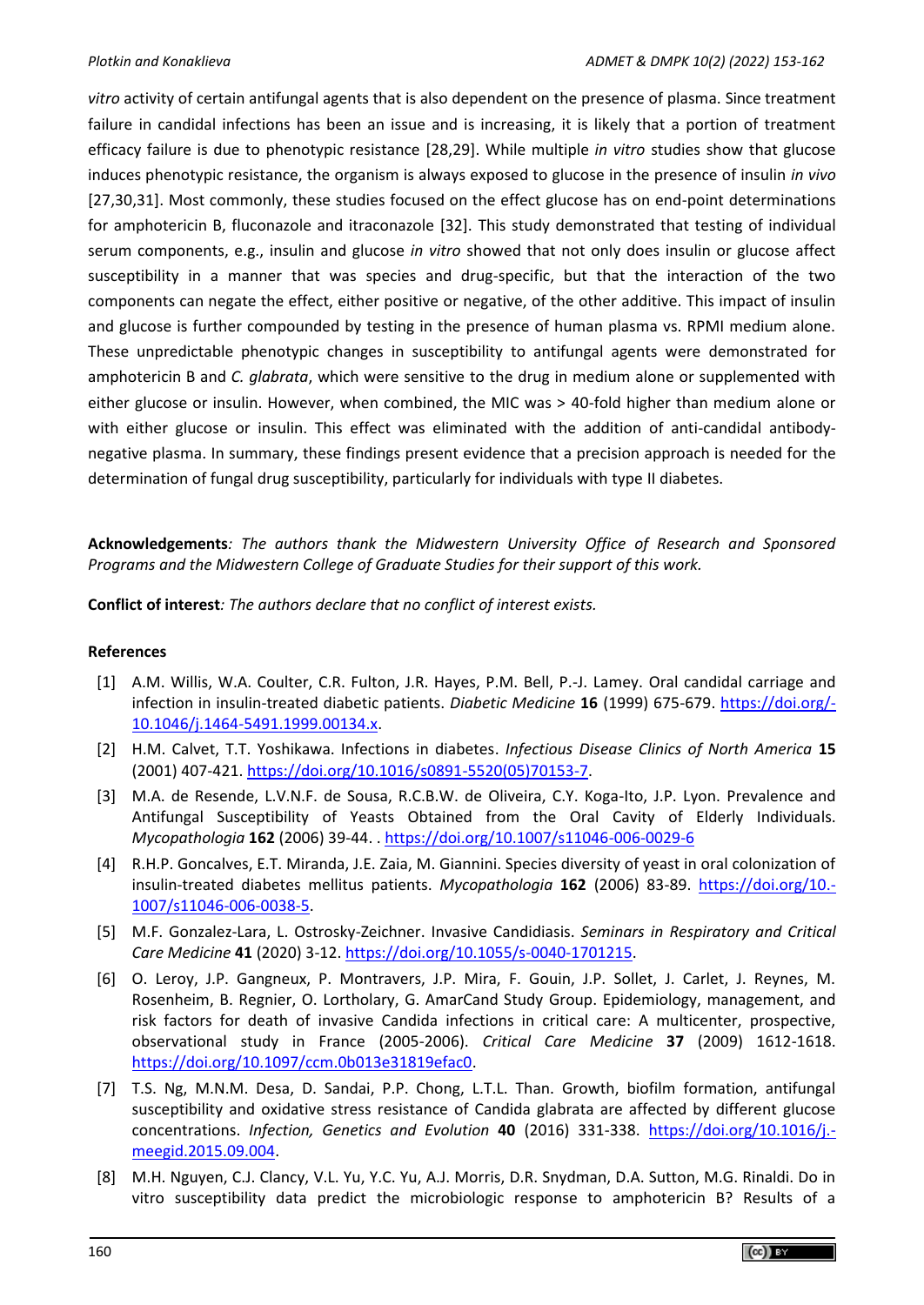prospective study of patients with Candida fungemia. *Journal of Infectious Diseases* **177** (1998) 425- 430. [https://doi.org/10.1086/514193.](https://doi.org/10.1086/514193)

- [9] A. Rodaki, I.M. Bohovych, B. Enjalbert, T. Young, F.C. Odds, N.A. Gow, A.J. Brown. Glucose promotes stress resistance in the fungal pathogen Candida albicans. *Molecular biology of the cell* **20** (2009) 4845-4855. [https://doi.org/10.1091/mbc.e09-01-0002.](https://doi.org/10.1091/mbc.e09-01-0002)
- [10] A. Becker, R. Roth. Insulysin and pitrilysin: insulin-degrading enzymes of mammals and bacteria. *Methods Enzymol.* **248** (1995) 693-703. [https://doi.org/10.1016/0076-6879\(95\)48046-3.](https://doi.org/10.1016/0076-6879(95)48046-3)
- [11] S. Christensen. Insulin rescues the unicellular eucaryote *Tetrahymena* from dying in a complete, synthetic nutrient medium. *Cell Biol. Internat.* **17** (1993) 833-837. [https://doi.org/10.1006/cbir.-](https://doi.org/10.1006/cbir.1993.1145) [1993.1145.](https://doi.org/10.1006/cbir.1993.1145)
- [12] S.E. Fawell, J. Lenard. A specific insulin receptor and tyrosine kinase activity in the membranes of *Neurospora crassa*. *Biochemical and Biophysical Research Communications* **155** (1988) 59-65. [https://doi.org/10.1016/s0006-291x\(88\)81049-0.](https://doi.org/10.1016/s0006-291x(88)81049-0)
- [13] D. LeRoith, M. Lesniak, J. Roth. Insulin in insects and annelids. *Diabetes* **30** (1981) 70-76. [https://doi.org/10.2337/diab.30.1.70.](https://doi.org/10.2337/diab.30.1.70)
- [14] D. LeRoith, J. Shiloach, R. Heffron, C. Rubinovitz, R. Tanenbaum, J. Roth. Insulin-related material in microbes: similarities and differences from mammalian insulins. *Can. J. Biochem. Cell Biol.* **63** (1985) 839-849. <https://doi.org/10.1139/o85-106>.
- [15] S. Nolting, H. Hagemeier, K. Fegeler. Effect of insulin on germ tube and mycelial formation of *Candida albicans*. *Mykosen* **25** (1982).
- [16] B.J. Plotkin, S.M. Viselli. Effect of insulin on microbial growth. *Curr. Microbiol.* **41** (2000) 60-64.
- [17] N. Dabrowa, S. Taxer, D.H. Howard. Germination of Candida albicans induced by proline. *Infection and immunity* **13** (1976) 830-835. [https://doi.org/10.1007/s002840010092.](https://doi.org/10.1007/s002840010092)
- [18] E. Evans, F. Odds, M. Richardson, K. Holland. Optimum conditions for initiation of filamentation in Candida albicans. *Canadian Journal of Microbiology* **21** (1975) 338-342. [https://doi.org/10.-](https://doi.org/10.1139/m75-048) [1139/m75-048.](https://doi.org/10.1139/m75-048)
- [19] A. Man, C.N. Ciurea, D. Pasaroiu, A.-I. Savin, F. Toma, F. Sular, L. Santacroce, A. Mare. New perspectives on the nutritional factors influencing growth rate of Candida albicans in diabetics. An in vitro study. *Memórias do Instituto Oswaldo Cruz* **112** (2017) 587-592. [https://doi.org/10.1590/0074-](https://doi.org/10.1590/0074-02760170098) [02760170098.](https://doi.org/10.1590/0074-02760170098)
- [20] N.C.f.C.L. Standards., Reference method for broth dilution antifungal susceptibility testing of yeasts; tentative standard, National Committee for Clinical Laboratory Standards, Wayne, Pa, 1995.
- [21] J.L. Rodriguez-Tudela, J. Berenguer, J.V. Martinez-Suarez, R. Sanchez. Comparison of a spectrophotometric microdilution method with RPMI-2% glucose with the National Committee for Clinical Laboratory Standards reference macrodilution method M27-P for in vitro susceptibility testing of amphotericin B, flucytosine, and fluconazole against Candida albicans. *Antimicrobial Agents and Chemotherapy* **40** (1996) 1998-2003. [https://doi.org/10.1128/aac.40.9.1998.](https://doi.org/10.1128/aac.40.9.1998)
- [22] O.T. Malazy, M. Shariat, R. Heshmat, F. Majlesi, M. Alimohammadian, N.K. Tabari, B. Larijani. Vulvovaginal candidiasis and its related factors in diabetic women. *Taiwanese Journal of Obstetrics and Gynecology* **46** (2007) 399-404. [https://doi.org/10.1016/s1028-4559\(08\)60010-8.](https://doi.org/10.1016/s1028-4559(08)60010-8)
- [23] C. Amar, J. Ashish, V. Hajare, B. Yogesh. Study of prevalence and antifungal susceptibility of candida. *International Journal of Pharma and Bio Sciences* **4** (2013). [https://doi.org/10.1186/s12879-019-](https://doi.org/10.1186/s12879-019-4736-2) [4736-2.](https://doi.org/10.1186/s12879-019-4736-2)
- [24] K.-H. Lin, C.-M. Chen, T.-L. Chen, S.-C. Kuo, C.-C. Kao, Y.-C. Jeng, M.-W. Ho. Diabetes mellitus is associated with acquisition and increased mortality in HIV-uninfected patients with cryptococcosis: a population-based study. *Journal of Infection* **72** (2016) 608-614. [https://doi.org/10.1016/j.jinf.2016.-](https://doi.org/10.1016/j.jinf.2016.01.016) [01.016.](https://doi.org/10.1016/j.jinf.2016.01.016)